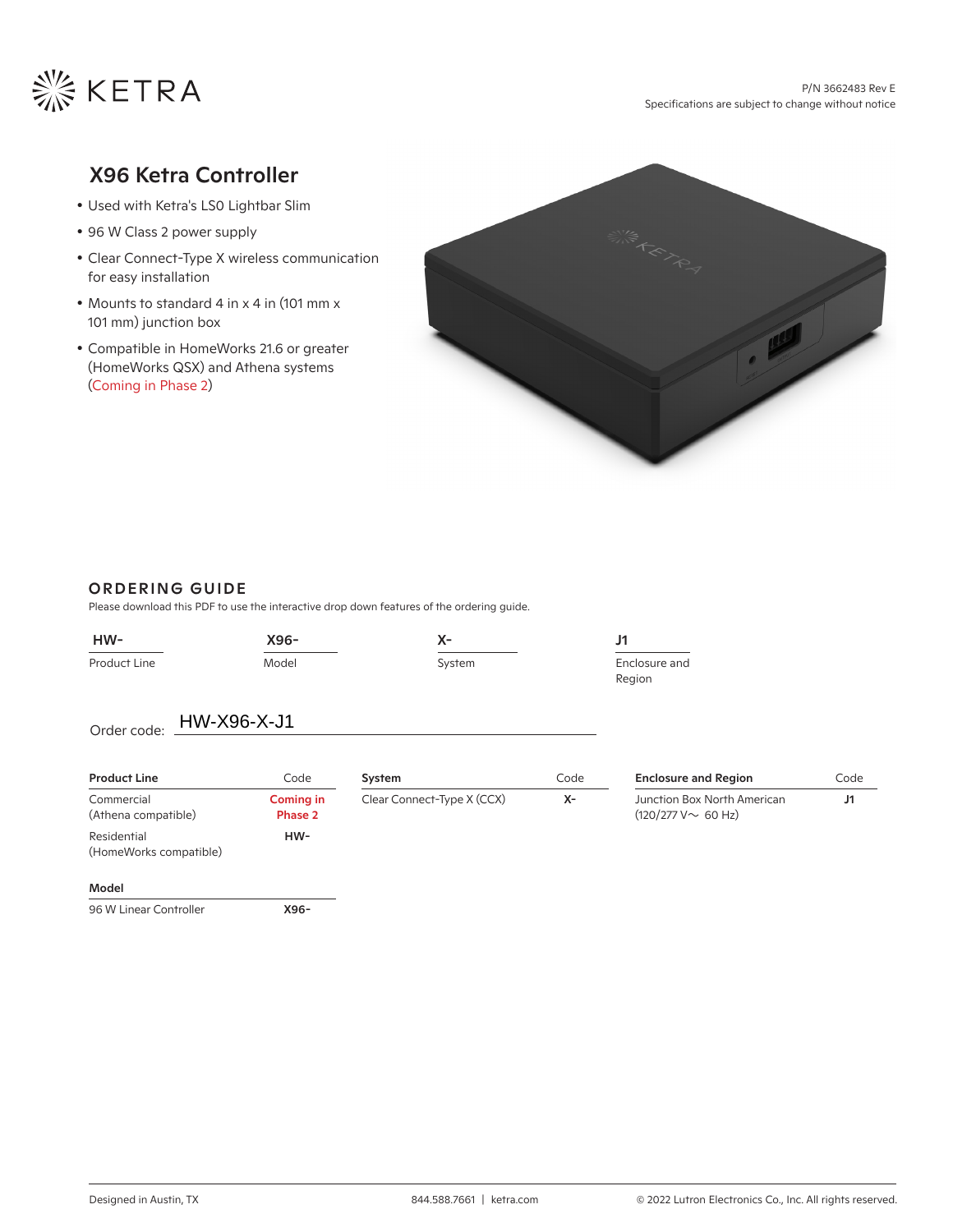

Max. fixture length 24 ft (7.3 m) Max. fixture length 15 ft (4.9 m)

QSH-CBLP-M-500, QSH-CBL-M-500

LS0 Linear **Uniform Lens 250 lm/ft** Max. fixture length 15 ft (4.9 m)

power conductors

(Coming in phase 2) Long Run 200 lm/ft High Output 350 lm/ft

UN-LS0-ADPT-1

Total Run Length Max. cable length + max. fixture length

Max. cable length 50 ft (15.24 m) with 16 AWG (1.5 mm2 )

## SPECIFICATIONS1

#### **Performance**

| Input Voltage              | 120/277 V $\sim$ 60 Hz                         |
|----------------------------|------------------------------------------------|
| Output                     | $21 V = 4.6 A$ , 96 W (max) Class 2            |
| Power Factor               | >0.9                                           |
| Input Current              | 0.92 A @ 120 V $\sim$<br>0.40 A @ 277 V $\sim$ |
| <b>Thermal Dissipation</b> | 41 BTU/hr with full 96 W load                  |

#### Dimensions

| Length | 5 in (127 mm)       | Max. number of<br>LSO linear | 8 fixture segments (per X96 power feed regardless<br>of length) |
|--------|---------------------|------------------------------|-----------------------------------------------------------------|
| Width  | 5 in (127 mm)       | Wireless<br>Communication    | Clear Connect-Type X.                                           |
| Height | $1.30$ in $(33$ mm) |                              |                                                                 |
| Weight | 1 lb (0.45 kg)      |                              |                                                                 |

#### Environmental

| Operating Temperature | 0-40 °C (32 to 104 °F)                                          |
|-----------------------|-----------------------------------------------------------------|
| Storage Temperature   | $-20-80$ °C (-4 to 176 °F)                                      |
| Humidity              | 0-95%, Non-condensing                                           |
| Location              | UL Damp Location; not for use<br>outdoors                       |
| Certification         | UL, cUL, FCC Class A 277 V $\sim$ ,<br>FCC Class B 120 V $\sim$ |

## CONNECTIONS



### QSH-CBL(P)-M-500 CABLE

Accessories and Connections

QS 4-conductor

cable

LS0 Wire Adapter Pair



- Four conductors:
- Common 16 AWG (1.5 mm²)
- Power 16 AWG (1.5 mm²)
- MUX Data 22 AWG (0.50 mm²)
- MUX Data 22 AWG (0.50 mm²)
- <sup>r</sup> Total outer jacket diameter: 0.26 in (6.6 mm)
- Another 4 cable conductor with similar specification can be used.
- <sup>r</sup> For complete cable specifications, refer to Lutron's datasheets 369596 (plenum) and 369597 (non-plenum)

Important Note: The X96 and the N3 satellite are not interchangeable. The N3 satellite cannot be used with an LS0 linear and an X96 cannot be used with G2, L3I or L4R linears.

Product includes on-board wireless radio for communications. Do not enclose in a metallic enclosure as it may impact radio performance.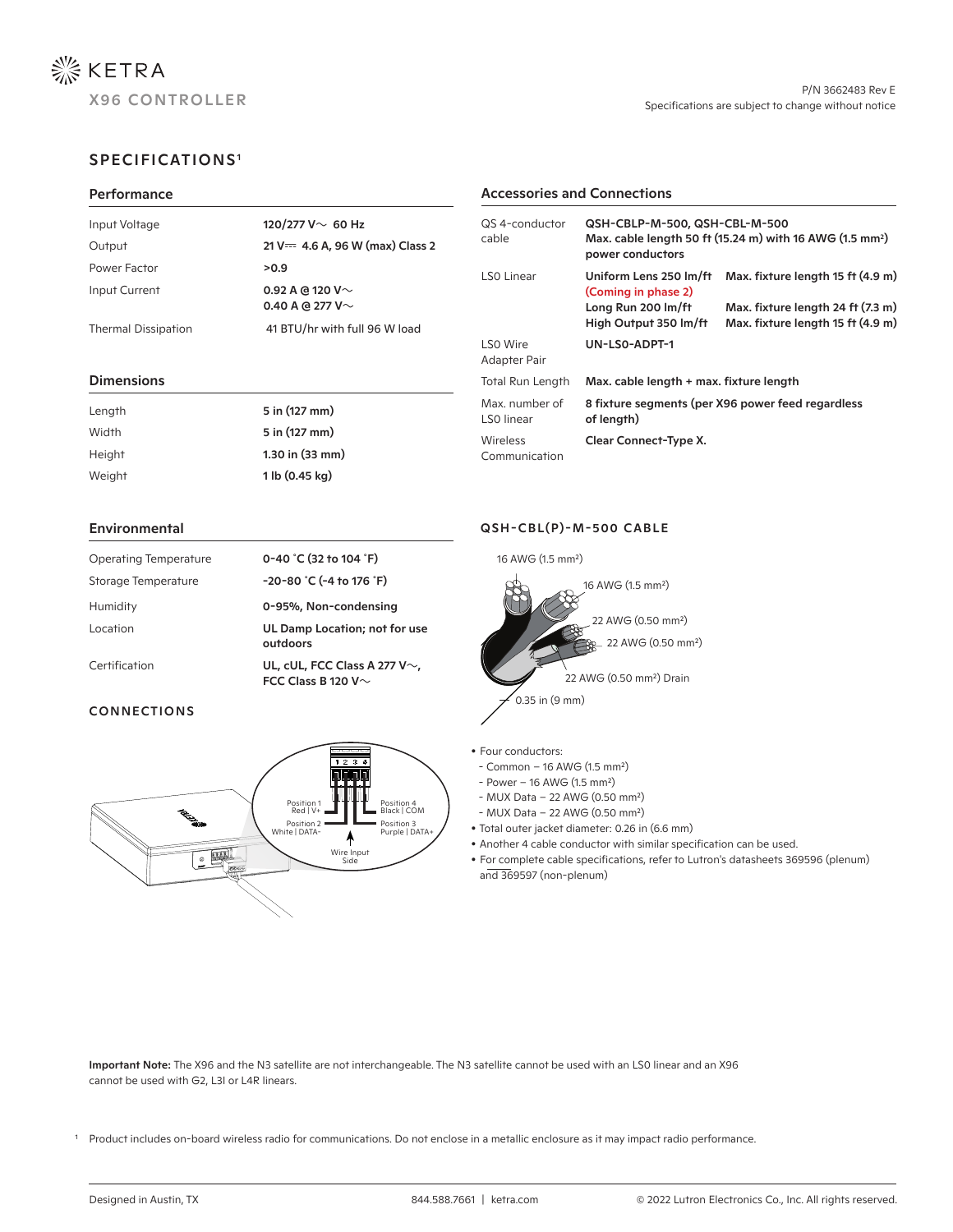

## PRODUCT DIMENSIONS



Mounts to standard 4 in x 4 in (101 mm x 101 mm) junction box. Junction box not included.